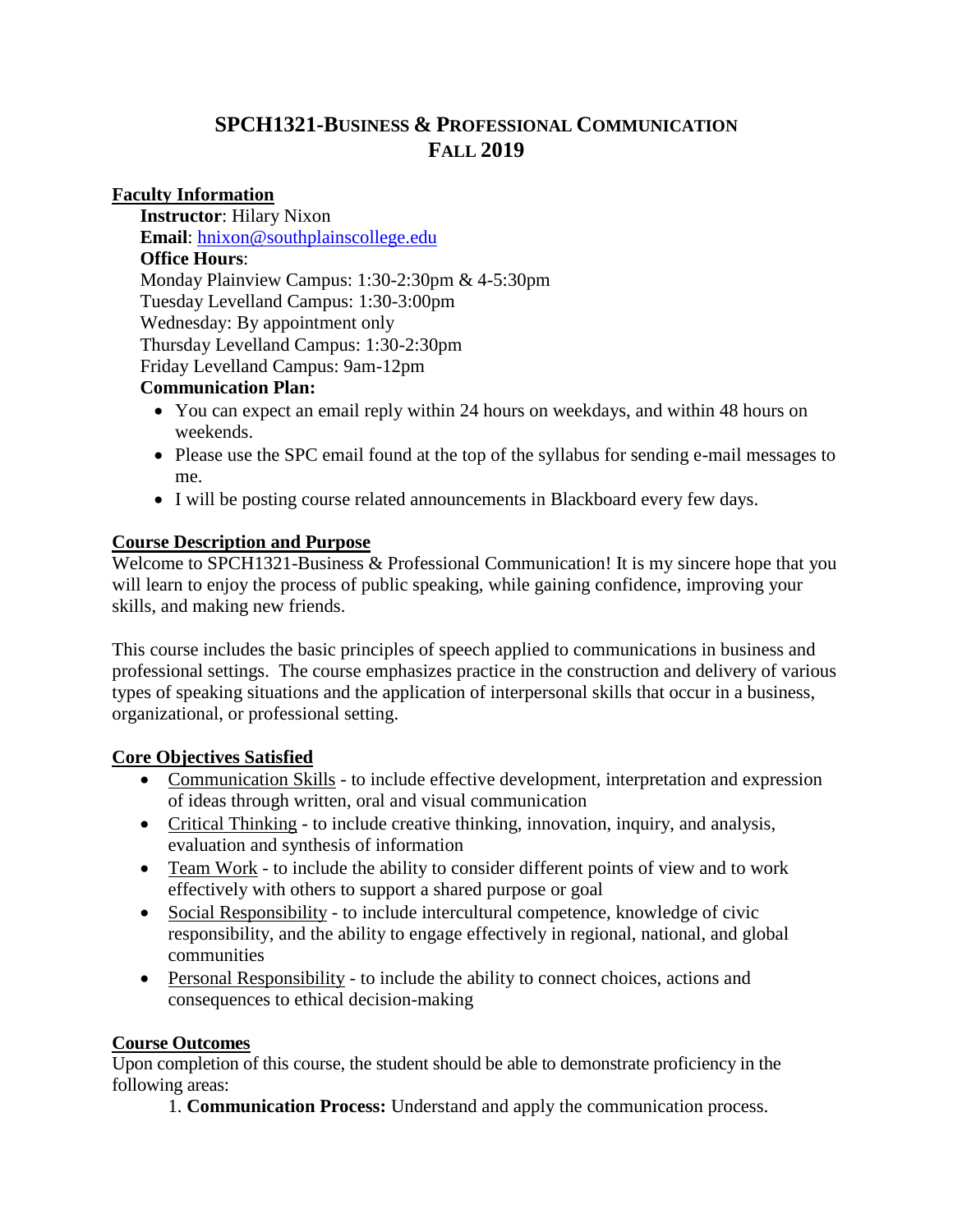2. **Communication Systems and Cultures**: Develop an awareness and understanding of communication systems and cultures.

3. **Verbal Communication:** Identify, prepare, and deliver clear messages and presentations.

- 4. **Nonverbal Communication:** Understand, define, utilize, and interpret different categories of nonverbal communication.
- 5. **Listening:** Understand the causes of poor listening, and realize the organizational and personal benefits of active listening.
- 6. **Interviewing:** Identify different types of interviews, evaluate effective interview skills, prepare job interview documents, and conduct an effective information gathering interview.
- 7. **Small Groups:** Identify the characteristics of small groups, identify the steps used for problem solving, and understand leadership tasks as well as functional and dysfunctional team behaviors.
- 8. **Public Speaking:** Successfully prepare and deliver multiple credible, confident presentations. Evaluate the speaking skill and content of other speakers.

# **Course Requirements**

- 1. To read the information assigned; you will be tested on this material, in addition to class lecture/discussion materials on scheduled exams.
- 2. To take thorough notes and study all lecture material, informational handouts, and assigned readings.
- 3. To actively participate in class discussions and group activities.
- 4. To show maturity and professionalism in preparation of assignments and in classroom behavior.
- 5. To show courteousness to fellow classmates/speakers.
- 6. To initiate consultations with the instructor whenever assistance is needed regarding class assignments.
- 7. To appropriately cite information obtained from other sources, both in written and verbal formats. Please refer to the academic honesty section below for further details.
- 8. To initiate withdrawal from the course if absences become excessive.

# **Required Course Textbook**

Fox, J. & Finley, K. (2018). From Entry Level to Executive: All Communication Counts. Fountainhead Press. ISBN: 978-1-64485-075-6

### **Technical Requirements**

- Desktop or laptop computer
- High speed internet access
- SPC E-mail
- Microsoft Office

# **Technical Skill Requirements**

Be comfortable with the following

Microsoft Word or word processor that can save Word compatible files (.doc)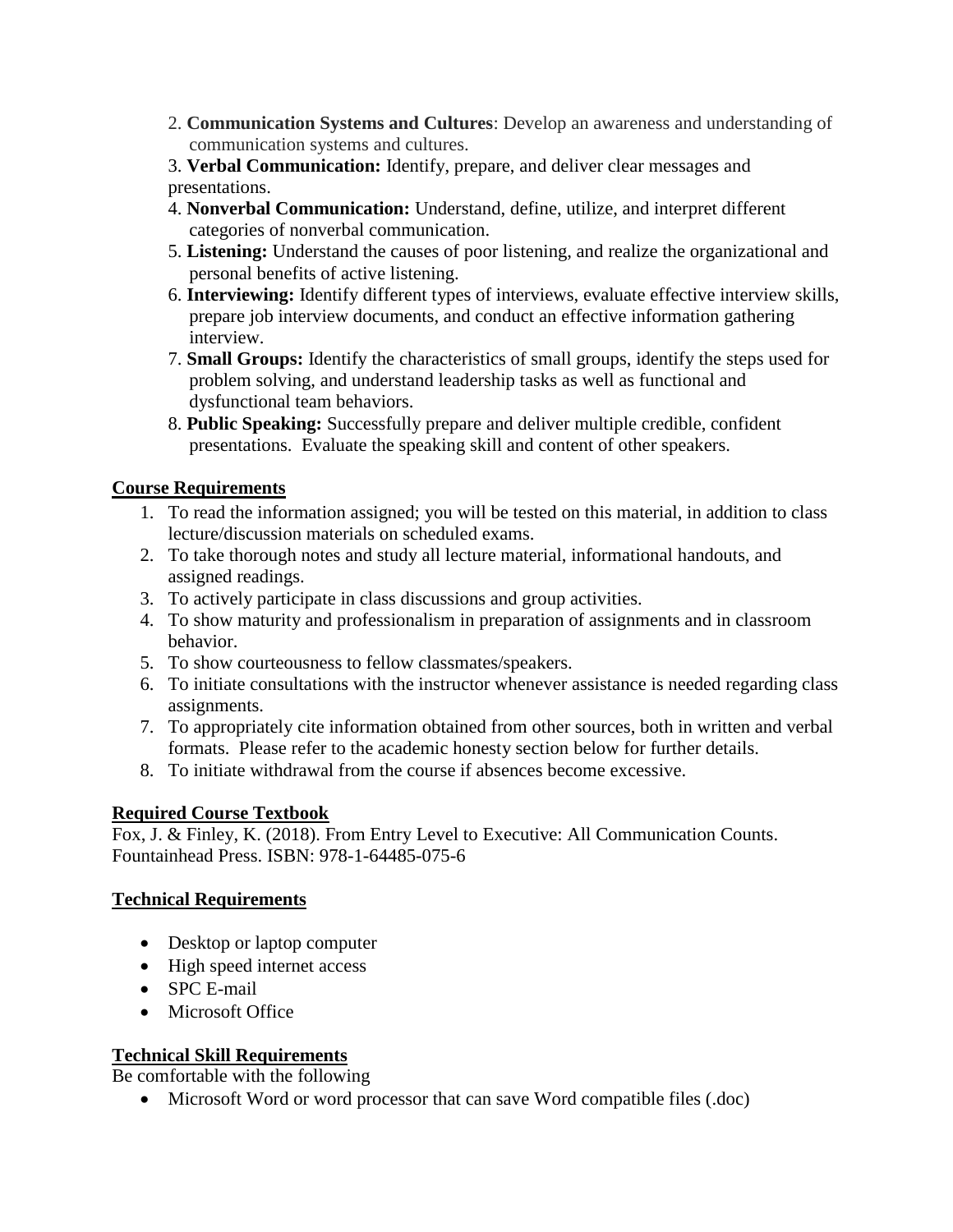- Using email for communication, attaching documents
- Internet search engines and browsers
- The ability to download video files, or to stream files.

#### **Academic Honesty**

It is my expectation and the institution's that appropriate citation and documentation be given for materials and information obtained from other sources. Cases of plagiarism will be treated as will any case of academic dishonesty, with at least a failing grade for the assignment/examination. In addition, the student may be dropped from the course with a failing grade. See the *SPC Student Handbook* for more information.

#### **ADA Statement**

Students with disabilities, including but not limited to physical, psychiatric, or learning disabilities, who wish to request accommodations in this class should notify the Disability Services Office early in the semester so that the appropriate arrangements may be made. In accordance with federal law, a student requesting accommodations must provide acceptable documentation of his/her disability to the Disability Services Office. For more information, call or visit the Disability Services Office at Levelland Student Health & Wellness Center 806-716- 2577, Reese Center (also covers ATC) Building 8: 806-716-4675, Plainview Center Main Office: 806-716-4302 or 806-296-9611, or the Health and Wellness main number at 806-716- 2529.

#### **Diversity Statement**

In this class, the teacher will establish and support an environment that values and nurtures individual and group differences and encourages engagement and interaction. Understanding and respecting multiple experiences and perspectives will serve to challenge and stimulate all of us to learn about others, about the larger world and about ourselves. By promoting diversity and intellectual exchange, we will not only mirror society as it is, but also model society as it should and can be. If anyone is openly rude in class, s/he will be asked to leave class. If s/he is repeatedly rude, s/he will be dropped from the class.

### **Campus Concealed Carry**

Texas Senate Bill - 11 (Government Code 411.2031, et al.) authorizes the carrying of a concealed handgun in South Plains College buildings only by persons who have been issued and are in possession of a Texas License to Carry a Handgun. Qualified law enforcement officers or those who are otherwise authorized to carry a concealed handgun in the State of Texas are also permitted to do so. Pursuant to Penal Code (PC) 46.035 and South Plains College policy, license holders may not carry a concealed handgun in restricted locations.

### **Grading**

You can access your grades on the Blackboard Course Menu (My Grades). Grades will be posted after the due date and after all assignments have been graded. Speech Grading Rubrics will be made available to you when speeches are assigned so that you can prepare for my assessment methods.

Your final grade will be determined as follows: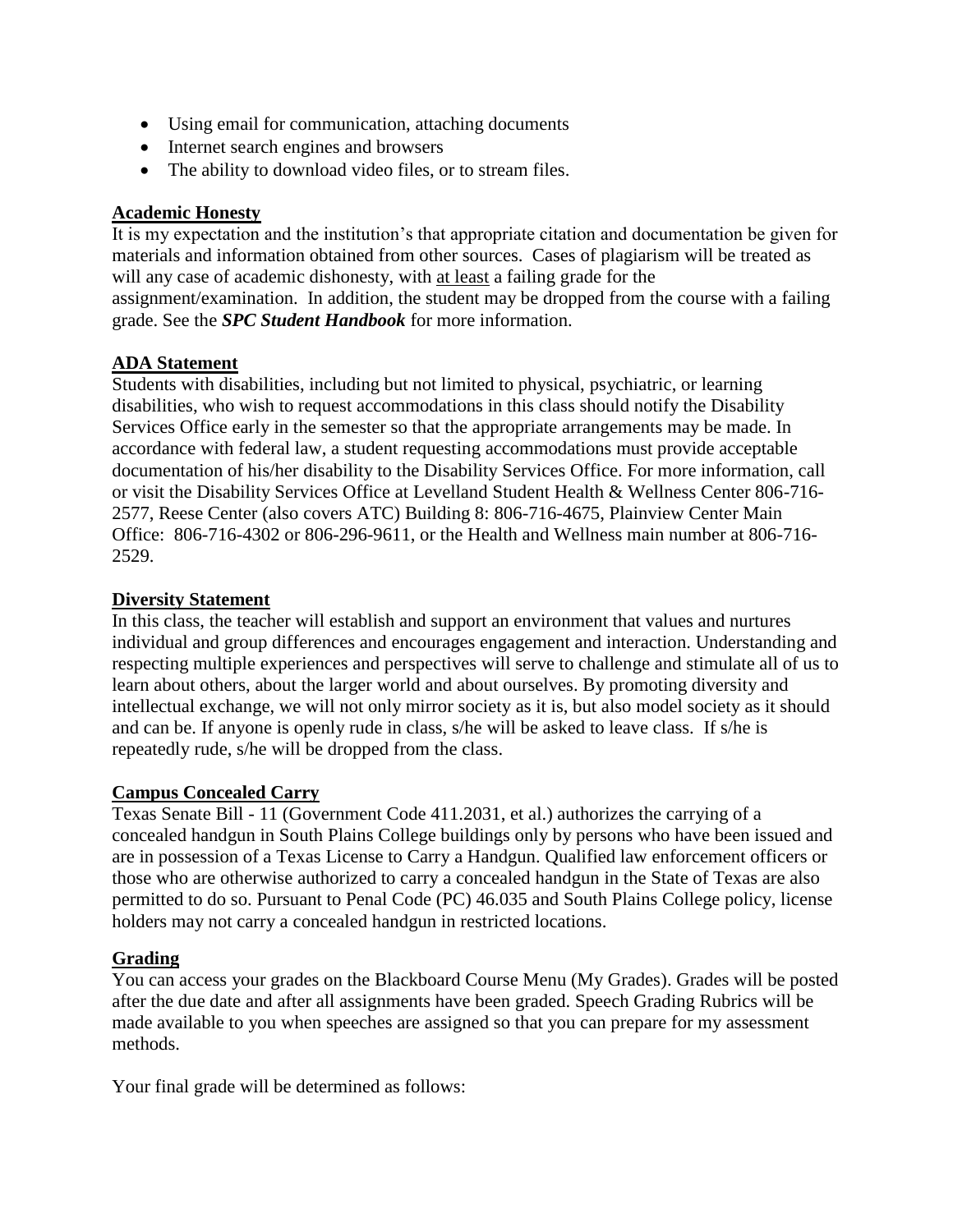- To earn an A, you need 895 points
- To earn a B, you need 795 points
- To earn a C, you need 695 points
- To earn a D, you need 595 points
- $\bullet$  If your point total is 594 points or less, you will earn an F

If you have questions about or are concerned about a specific grade you earned, you will need to email me or visit me in virtual office hours to discuss the grade. If you want to appeal a grade you earned on a specific assignment, you have one week after the grade has been posted in Blackboard to approach your instructor about your questions or concerns. After one week, I will consider the matter closed. When you approach me after viewing your grade, you are expected to have revisited the assignment or speech description, the grading rubric, and the feedback provided to you by me.

### **Assignment Submissions**

You will submit all assignments through their designated submission link in Blackboard. You are required to title your assignment files in the following format: "lastname\_firstname\_assignmentname.doc".

#### **Attendance and Tardy Policy**

Students are expected to attend all classes in order to be successful in a course. All students enrolled for this course are expected to attend class regularly, be on time, and remain until dismissed. Roll will be taken at each class meeting. If a student is tardy, he/she must see the instructor after class to have the absence mark removed. The student may be administratively dropped from the course when a student has more than 4 absences.

When an unavoidable reason for class absence arises, such as illness, an official trip authorized by the college or an official activity, the instructor may permit the student to make up work missed. It is the student's responsibility to complete work missed within a reasonable period of time as determined by the instructor.

Students who enroll in a course but have "Never Attended" by the official census date, as reported by the faculty member, will be administratively dropped by the Office of Admissions and Records. A student who does not meet the attendance requirements of a class as stated in the course syllabus and does not officially withdraw from that course by the official census date of the semester, may be administratively withdrawn from that course and receive a grade of "X" or "F" as determined by the instructor. Instructors are responsible for clearly stating their administrative drop policy in the course syllabus, and it is the student's responsibility to be aware of that policy.

It is the student's responsibility to verify administrative drops for excessive absences through MySPC using his or her student online account. If it is determined that a student is awarded financial aid for a class or classes in which the student never attended or participated, the financial aid award will be adjusted in accordance with the classes in which the student did attend/participate and the student will owe any balance resulting from the adjustment.

### **Specific Attendance Policy Restated**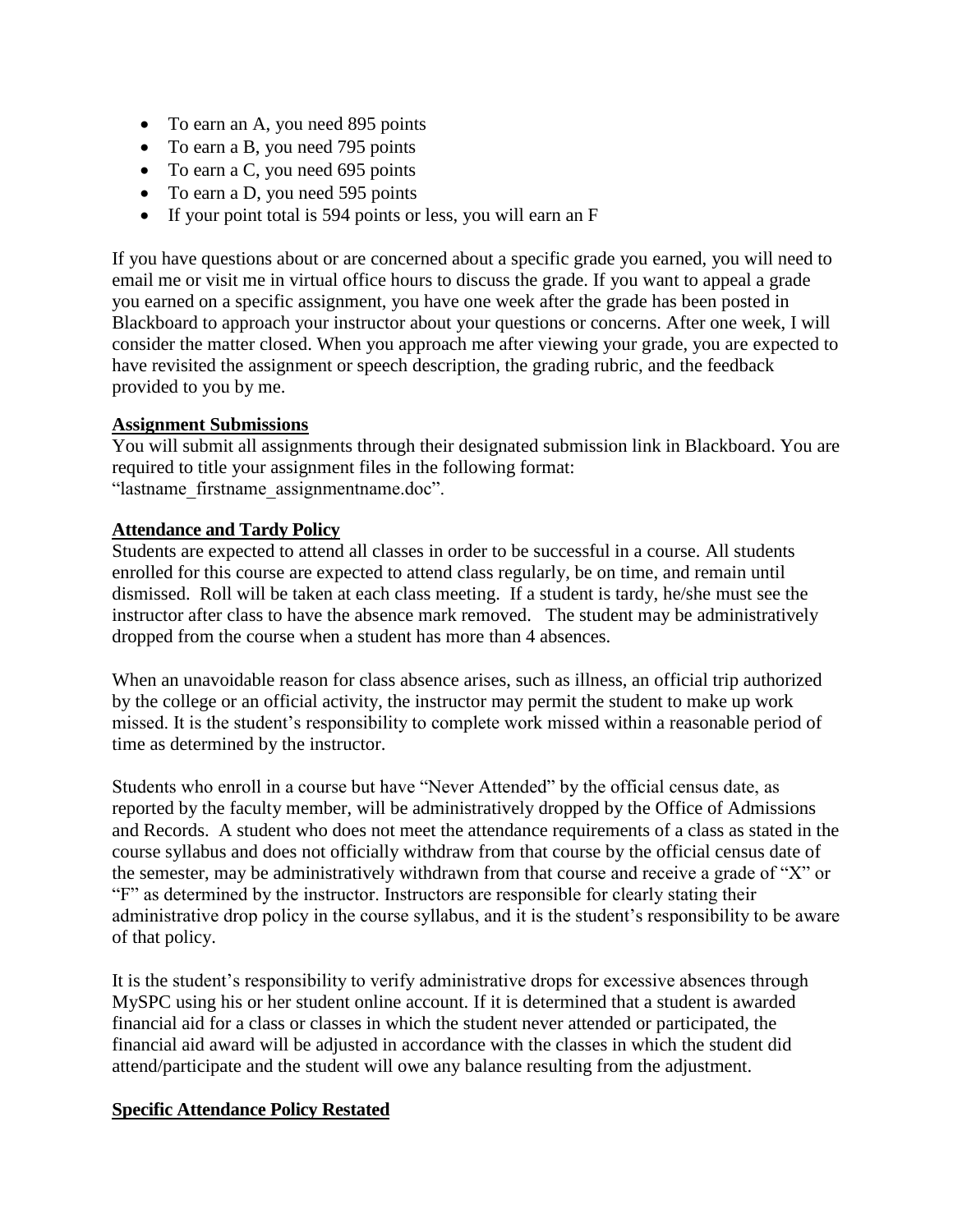1. All students enrolled for this course are expected to attend class regularly, be on time, and remain until dismissed.

2. Roll will be taken at each class meeting.

3. If a student is tardy, he/she should speak with the instructor after class to avoid having tardies count toward absences.

4. Two (2) tardies will constitute an absence.

5. If a student leaves class prior to dismissal of the class, he/she will be counted absent.

6. Whenever absences become excessive and minimum course objectives cannot be met, the student should initiate withdrawal from the course.

7. "Excessive absences" can be defined as more than FOUR (4) unexcused absences through the course of the semester.

8. The only absences labeled as "excused" are those absences due to participation in school functions, or documentable absences due to illness (doctor's note required in the next class period), or a death in the family requires the student to be in attendance of a funeral (proof required).

9. The instructor will administratively drop a student due to excessive absences.

10. Students are responsible for all classwork covered during absences from class even in cases in which they are able to satisfy the instructor that the absence was unavoidable.

11. Absences one day over your allotment may lower your final course total by 10 points.

12. Each subsequent absence may lower your final course total by 5 points.

13. If minimum objectives cannot be met, the student should withdraw from the course.

The department abides by this policy and enforces the following guidelines established for SPCH 1321:

> For online/hybrid sections, you MUST attend face-to-face meetings and complete online coursework. If you have more than 1 unexcused absence or miss more than 2 major assignments, you may be dropped from the course.

# \*\***You may be exempt from the final exam if you have perfect attendance or have 800 points at the end of the semester. (When all assignments are completed). \*\***

### **Make-Up Policy**

Make-up work is NOT guaranteed. When an unavoidable reason for class absence arises, such as illness, an official trip authorized by the college or an official activity, the instructor **may** permit the student to make up work missed. If a student must be absent to represent the college, she/he should advise the instructor beforehand and should have a signed permit from his/her coach or sponsor. In such cases, it is the student's responsibility to complete work missed within a reasonable amount of time as determined by the instructor. Each student must make an appointment with the instructor to make arrangements for make-up work. **Late work may not receive full credit**. An absence on the day that you are scheduled for oral presentations or examinations will result in a grade of zero for the assignment. **If, according to the instructor's discretion, the student is allowed to make up such a presentation or exam, the student will automatically receive a grade drop for the assignment (25 point grade reduction).**

#### **Learning Assessments**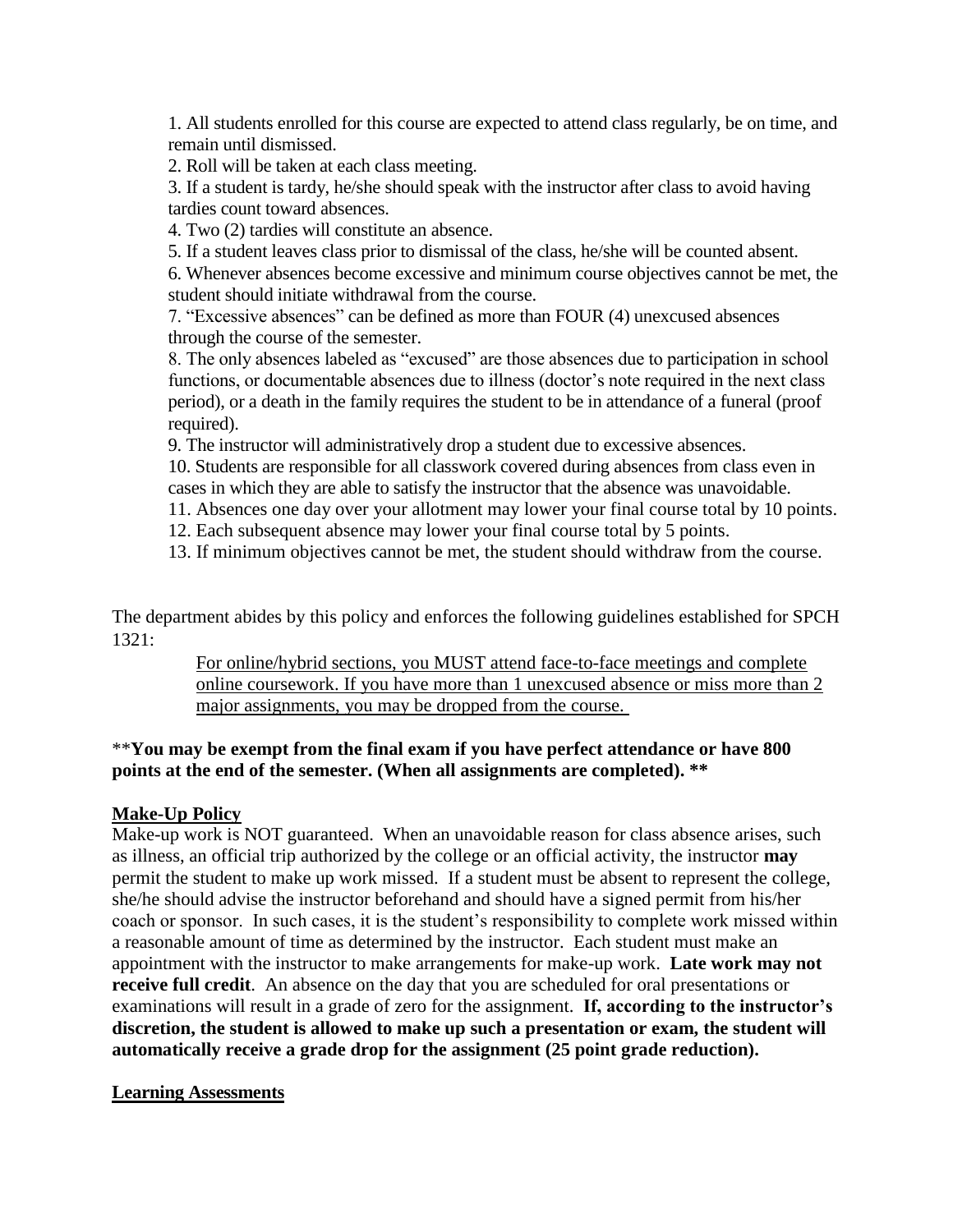| Exam 1                           | 100 points |
|----------------------------------|------------|
| <b>Cover Letter/Resume</b>       | 100 points |
| <b>Informative Presentation</b>  | 100 points |
| <b>Group Presentation</b>        | 100 points |
| <b>Persuasive Presentation</b>   | 100 points |
| <b>Quizzes</b>                   | 100 points |
| Activities & Attendance          | 100 points |
| <b>Career Research Interview</b> | 100 points |
| Exam 2                           | 100 points |
| Final Exam: Impromptu Speech     | 100 points |

# **Course Work:**

- 1. Exams-There will be 2 major exams during the semester. Each exam covers the information preceding the exam. There are no cumulative exams.
- 2. Presentations-Completion of the three presentations (speeches) is a requirement for passing this class. On your scheduled speech dates, you will be presenting various types of presentations. You must be an attentive audience member for other presentations given during your scheduled group time, and you must complete all speeches to pass this course. Points will be deducted from your presentation if you are late, and not an attentive and respectful audience member. The two individual speech assignments are explained in the Assignments section of Blackboard. Additional information can be found within the Module sections for the correct chapters.
- 3. Participation-You will be asked to engage in discussions and to do learning activities throughout the semester. These assignments and discussion boards count as participation grades.
- 4. You will find all chapter quizzes within each module in Blackboard. You MUST take the quiz by the deadline.

### **Instructors Expectations of the Student**

- You will be expected to log into the Blackboard course **daily** to be aware of possible announcements/reminders and to pace your progress in the course.
- Students are expected to maintain an environment conducive to learning, which includes "netiquette" (Internet etiquette). More importantly ensure that your verbal communication, e-mail messages, discussion board postings, and other electronic communications are thoughtful. We will welcome diverse opinions in this course, and you are expected to demonstrate an open mind and courtesy when responding to the thoughts and ideas of others. Civility in the Online Classroom (**the following are prohibited):** 
	- o making offensive remarks in e-mail or the discussion board,
	- o using inappropriate language or discussing inappropriate topics online,
	- o spamming,
	- o hacking,
	- o using SPC or Blackboard e-mail or discussion board for commercial purposes,
	- o using all caps (considered shouting in online communications), or
	- o cyber-bullying or online harassment of any type.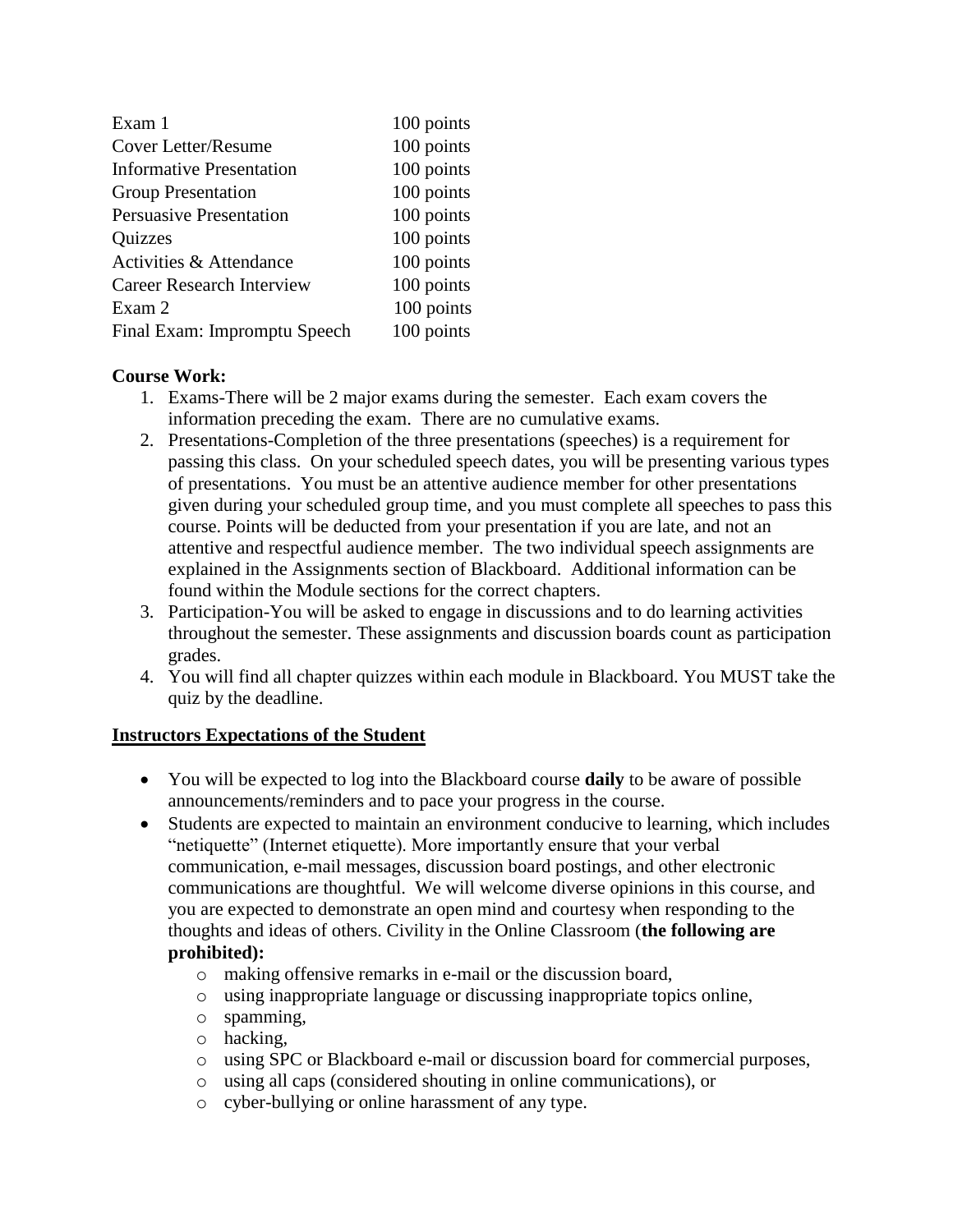- Inappropriate behavior shall result in consequences ranging from a request to correct the problem, to removal from the course or even the university, depending on the severity of the behavior. Disciplinary actions will be taken according to the SPC Student Handbook.
- Note that students from other institutions are still bound by SPC policies in the course.

#### **Course and Technical Help**

Do not hesitate to call or e-mail me if you have course-related questions. I am here to guide you through the course. Generally, I will try to respond to calls and e-mails within 24 hours during the week and 48 hours on the weekend.

Be aware that the Instructional Technology office and Blackboard both recommend using a browser other than Internet Explorer when using Blackboard.

Please realize that this is not a computer class, so our content is business and professional communication, not Windows or Word processing. I can answer any questions about the course content or assignments, but I will be no help with technical problems.

#### **Blackboard Support**

For Blackboard support you make refer to the following resources:

- 1. When you log into Blackboard (BB), at the very top of the page, you will see a question mark icon with the word help next to it. Click on that icon.
- 2. You may also contact

Secretary to the Director of Instructional Technology Ext. 2180 Direct: 806-716-2180 [blackboard@southplainscollege.edu](mailto:jetucker@southplainscollege.edu)